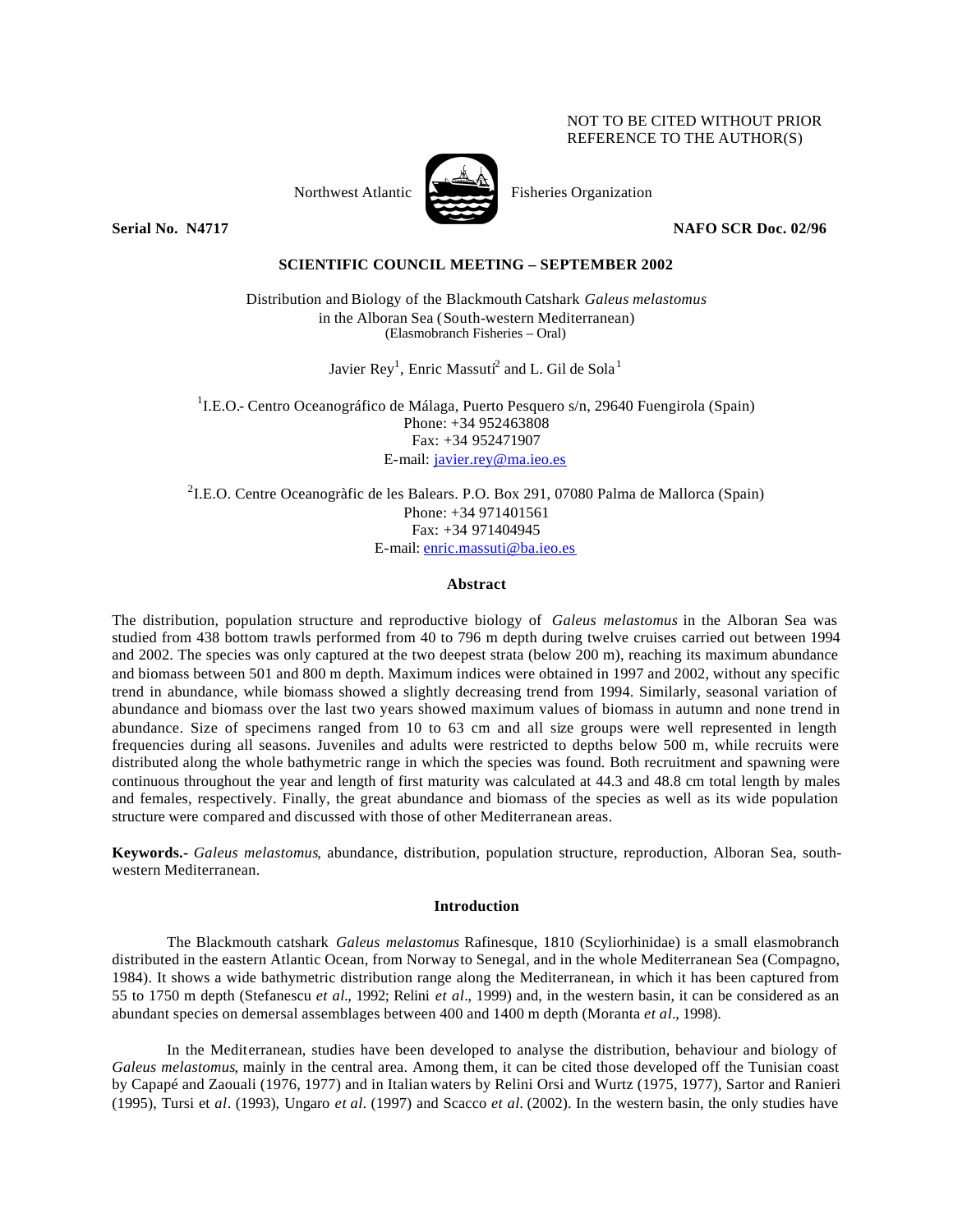been developed off the north-eastern Iberian and focussed on its distribution and feeding behaviour (Macpherson, 1980; Carrasón *et al*., 1992; Bozzano *et al.*, 2001).

In the Alboran Sea, *Galeus melastomus* shows the highest abundance and biomass densities of the whole northern Mediterranean (Bertrand *et al.*, 2000) and it is the most important species of by-catch in the recently developed bottom trawl fishery targeted to the deep-water shrimp *Aristeus antennatus* (Torres *et al.*, 2001). Despite of this, little is known about this shark. The only available information can be found in Gil de Sola (1994), where an insight about the distribution of demersal fishes up to 500 m depth is reported.

Distribution, population structure and reproductive biology of *Galeus melastomus* from trawling fishing grounds along the continental shelf and upper slope of the Alboran Sea (south-western Mediterranean) are presented in this paper. Its aim is to correct the lack of information about the species in the area. This knowledge, together with those of other species, will allow the future assessment of these new deep-water fisheries and their possible effects on the very unknown bathyal ecosystems of the Alboran Sea.

#### **Material and Methods**

Data and samples were collected from 438 bottom trawls developed during twelve cruises carried on the Alboran Sea off the south-eastern Iberian coast (Fig. 1). Nine of these surveys (MEDITS) were carried out during spring, from 1994 to 2002, on board the R/V "Cornide de Saavedra", while three of them (MERSEL) were developed during summer 2001, autumn 2001 and winter 2002, on board the R/V "Francisco de Paula Navarro" (Table 1). These hauls were developed on trawl fishing grounds along the continental shelf and upper slope from 40 and 796 m depth. In all these surveys, a random stratified sampling scheme was applied and a GOC73 (on average, horizontal and vertical openings of 16.4 and 2.8 m, respectively) gear was used, following the protocols of most surveys developed actually along the Mediterranean Sea (MEDITS programme; Bertrand et *al*., 1998).

In each trawl, fresh weight in grams and number of *Galeus melastomus* were recorded and the total length, by sex, of specimens were measured to the nearest lower centimetre. Data was standardised taking into account the arrival and departure of the net to the bottom, measured using a SCANMAR system. Following the standard procedures of the MEDITS programme, the indices of abundance and biomass were computed, as stratified mean and variance, for the whole surveyed area and for the following five bathymetric intervals considered: (i) 10-50 m; (ii) 51-100 m; (iii) 101-200 m; (iv) 201-500 m; (v) 501-800 m. Temporal and bathymetric variations on the population structure were analysed under the same procedure (Table 1).

To obtain an expression describing the depth-size trends of this species, a simple linear regression analysis for the two variables mean size and depth was calculated. Thus, only hauls in which more than 20 specimens were captured, have been considered. The coefficient of determination  $(r^2)$  was also calculated to determine what proportion of the total variation in size is explained by change in depth.

To analyse reproductive aspects of the species, biological sampling of total catch, or of random subsamples, was also made during the five cruises developed on 2001 and 2002 (Table 1). Maturity stages were determined by macroscopic examination of the gonads, following a four points scale for females (1: immature; 2: maturation; 3: spawning; 4: post spawning) and a three points scale for males, in which stages 3 and 4 were joined together, since they did not present an observable morphological change. Chi-squared test was applied to assess differences in sexratio for the whole population and by length interval, as well as in the percentage of different maturity stages by season.

Data from surveys in which mature specimens were found could be used to calculate size of first maturity (length at which 50% of fish had become mature) in both sexes. For this purposes, the percentage of mature males and females (maturity stages 2, 3 and 4) for each size class were fitted into a minimum square curve.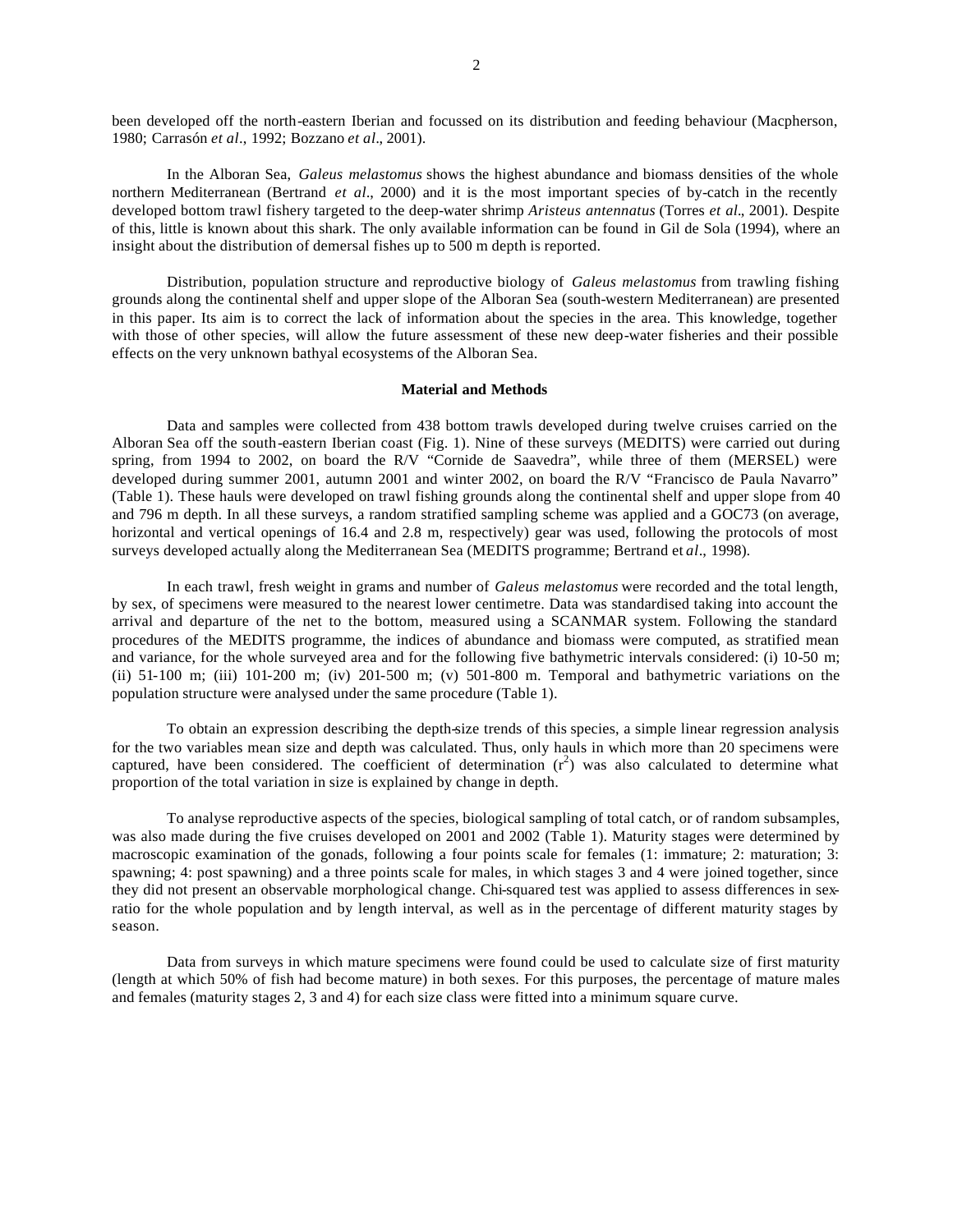## **Results**

Distribution and population structure

A total of 25983 specimens of *Galeus melastomus*, weighing 4480 Kg, were caught in 40% of the trawls analysed. In all spring surveys studied (Fig. 2), the species was captured only at two deepest strata surveyed, reaching its maximum abundance and biomass between 501 and 800 m. With the only exception of three individuals captured during a trawl developed at 283 m depth, the species appeared below 300 m depth.

Along the nine years period considered (Fig. 2), maximum indices were obtained in 1997 and 2002, both at 201-500 and 501-800 m depth-strata, with values of 74-94 and 276-373 fish/h, respectively. For biomass indices, maximum were als o obtained in 1997 and 2002 at 501-800 m depth-strata (55-66 Kg/h), but not at 201-500 m depthstrata, which historical data series seemed to show a decreasing trend from 1994, with maximum values of 3 Kg/h.

Seasonal variations in abundance and biomass indices for the whole surveyed area were analysed from surveys carried out on 2001 and 2002 (Fig. 3). A clear maximum in biomass were obtained in autumn 2001 (38)  $Kg/h$ , while winter, spring and summer values were similar and ranged between 15 and 23 Kg/h. By contrast, abundance did not show any specific trend, with maximum values in autumn 2001 (151 fish/h) and winter and spring 2002 (132 and 141 fish/h, respectively).

A total of 8853 specimens of *Galeus melastomus* were measured. Overall length frequency distribution by sex during spring were plurimodal (Fig. 4), with sizes ranging between 10 and 62 cm for females and between 10 and 63 cm for males. Omitting this last isolated value, maximum size for males was 58 cm, though females usually get the largest sizes. In general, all size groups were well represented, with a constant presence of lengths between 20 and 55 cm along the whole period analysed. Nevertheless, some differences were observed among years, being specimens smaller than 20 cm not only well represented in 1995, 1997 and 2002 but also showing a clear mode at 14 cm in 2002.

Seasonal length frequency distributions by depth-strata (Fig. 5) showed that specimens between 201 and 500 m depth were almost all smaller than 20 cm, although they were also distributed at 501-800 m depth-strata. Specimens bigger than 20 cm were almost restricted in the 501-800 m range. Specimen smaller than 30 cm were present in every season, pointing up a very clear mode between 13 and 18 cm obtained in spring 2002 between 201 and 500 m depth. In each season, fish bigger than 30 cm were also well represented, with clear modes at 50-52 cm. On the other hand, medium sized specimens only showed clear modes at around 35 cm in winter and spring 2002, although they were well represented in every season.

This different bathymetric distribution of sizes was also obtained from the results of the regression analysis between depth and size, which showed significant changes  $(r_{0.001, 45})$ , with an increase of the mean size with depth (Fig. 6), according to the following expression:

Total length (cm) =  $-12.453 + 0.0823$  \* Depth (m); n = 47; r = 0.88.

Reproductive aspects

Based on data from 1629 specimens, males were significantly more abundant than females (1.7:1;  $p<0.05$ , Chi-square test) on the whole population of *Galeus melastomus* distributed along the upper slope of the Alboran Sea. Differences in the percentage of sexes by length class were also obtained (Fig. 7), being both sexes equally represented from 10 to 44 cm (p>0.05, Chi-square test). In bigger sizes, males were more abundant between 45 and 54 cm (p<0.05, Chi-square test), while females predominated from 55 cm to the maximum length observed (p<0.05, Chi-square test).

Post-spawning females presented expanded uterus and were considered to have spawn recently. Number of capsules found in spawning females fluctuate from one to four by uterus. Both for males and females, spawning and post-spawning specimens were found in each season (Fig. 8), with no significant differences in the proportion of spawning and post-spawning for both sexes (p>0.05, Chi-square test).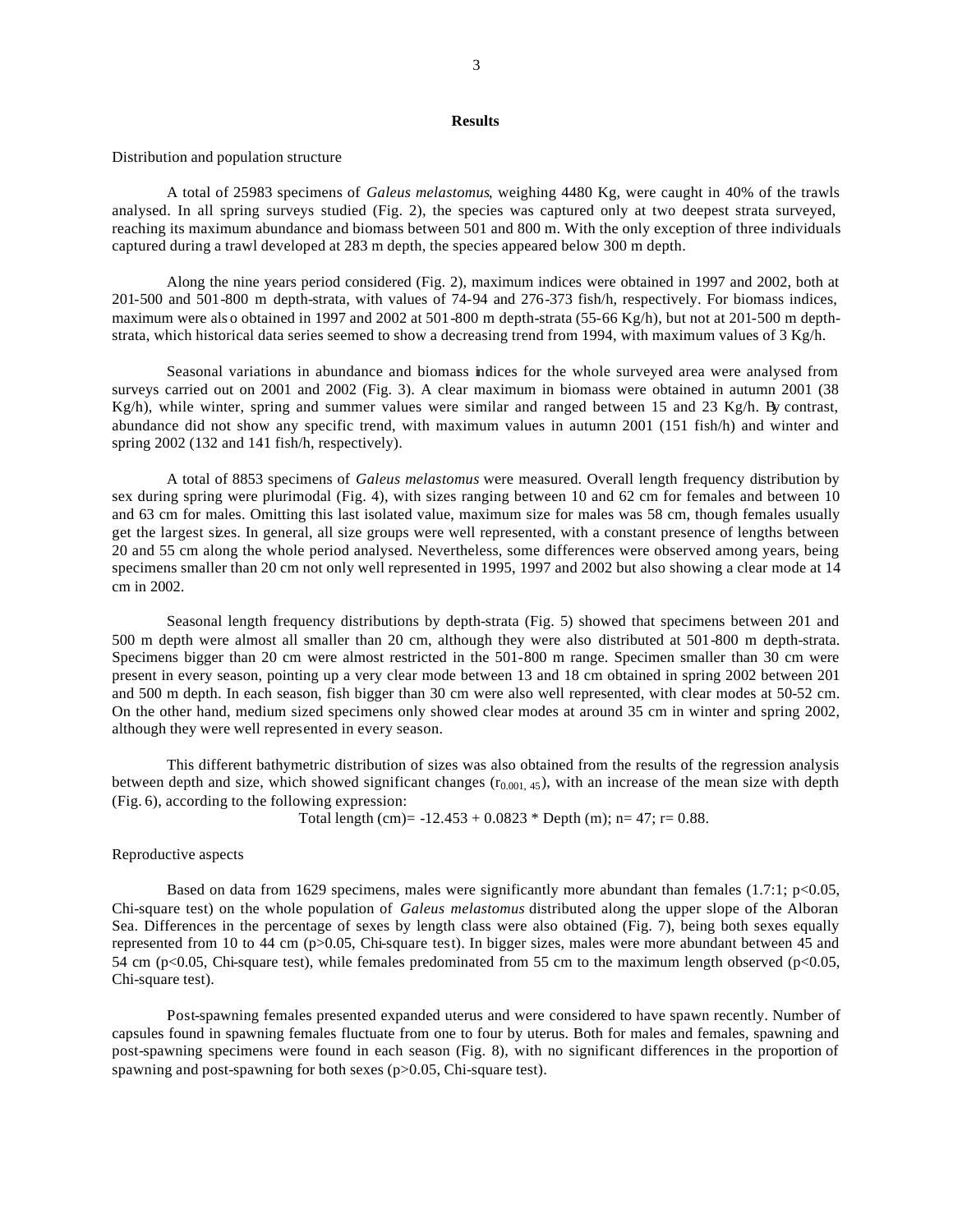Smallest mature male and female were 42 cm and 45 cm, respectively and size at first maturity was calculated at 48.8 cm for females ( $r= 0.87$ ) and at 44.3 cm for males ( $r= 0.97$ ). Although reproductive adults represented almost 25% of the whole population in each season, most of the population was made up of prereproductive individuals, due to the wide size range and the late maturation.

#### **Discussion**

Our results revealed that *Galeus melastomus* in Alboran Sea is found exclusively on slope bottoms below 200 m depth, showing a regular presence below 300 m depth and the highest abundance and biomass indices between 501 and 800 m depth. Thus, although the present data allow the accurate definition of its upper distribution limit in the area, the fact that the species reached its maximum at the deepest strata surveyed and it is present at the maximum depths explored (796 m), do not allow to determine its lower bathymetric limit. Since Carrasón *et al.* (1992), northwards Iberian coast, the species was abundant from 1000 to 1400 m, but declining very sharply and becoming rare below this depth.

Considering that highest frequencies of occurrence for the species in a nearly area southern Balearic Islands were reached between 400 and 800 m and decreased below this depth (Moranta *et al.*, 1998), the maximum abundance and biomass obtained in the present study can be considered as representative for the species in the area. Taking into account the comparison of densities along the whole northern Mediterranean, made by Bertrand *et al.* (2000) using the same gear and sampling scheme, the abundance and biomass indices of *Galeus melastomus* in the Alboran Sea can be considered as the greatest obtained for the species in the Mediterranean.

Length frequency distributions showed a very wide size range, with all size groups well represented in the population and a constant presence along the whole study period and in every season of recruits as well as juveniles and adults. Nevertheless, a greater abundance of big than medium sized fish has been observed within the population, which could be in accordance with the hypothesized ontogenic variations in the behaviour of this species (Scacco *et al.*, 2002). Since these authors, medium sized specimens have higher mobility, which could lead to move actively in the water column, conferring on them the possibility to avoid capture by trawl net.

The bathymetric distribution of young and adult *Galeus melastomus* in Alboran Sea followed the general pattern of other Mediterranean (Relini Orsi and Wurtz, 1977; Tursi *et al.*, 1993) and Atlantic (Figueiredo *et al.*, 1995) areas, with the youngest specimens mostly concentrated in shallower depths (300-500 m), whereas adult specimens only were distributed below 500 m. Although these results and the increase of mean size with depth obtained could suggest a bathymetric segregation of sizes by ontogenic migration, the limited depth range surveyed did not allow any conclusion. In fact, results obtained in the northwestern Mediterranean showed the presence of immature and adults from 10 and 61 cm at 1400 m depth (Carrasón *et al.*, 1992).

The continuous recruitment was in agreement with the presence of mature fish all year round and was on the basis of the non-existence of any seasonal trend in abundance indices. These results supported the idea of a continuous reproductive cycle (spawning and recruitment) in the study area, as has been reported in other Mediterranean areas (Capapé and Zaouali, 1977; Tursi et *al*.,1993). Sizes of first maturity obtained were also similar to those given by Ungaro et *al.* (1997) and Tursi et *al.* (1993) in Italian waters, but bigger than the reported by Capapé and Zaouali (1977) off Tunisia.

Population structure of the species in the studied area, with a high percentage of adult fish, showed clear differences with the results obtained by Tursi *et al.* (1993) in the Ionian Sea, which consisted mostly of young individuals. Since these authors, it could be attributed to the overfishing carried out at the bathyal depths in their study area. In fact, elasmobranchs are intensively affected by fishing pressure. For these reasons, the great abundance of *Galeus melastomus* in the Alboran Sea with respect to other Mediterranean areas, as well as its wider population structure, as has also been shown for a teleost species (Massutí *et al.*, 2001), could be the results of a low fishing exploitation level applied at the deepest strata surveyed (below 500 m). In fact, deep-water fisheries along the wide slope of the Alboran Sea (almost 9000 Km<sup>2</sup> between 200 and 800 m depth) are restricted to the Alboran Island, Gulf of Vera and some submarine canyons around Cape of Gata, while the open slopes of the western Alboran Sea have remained almost unexploited below 500 m depth (Gil de Sola, 1993; Torres *et al.*, 2001).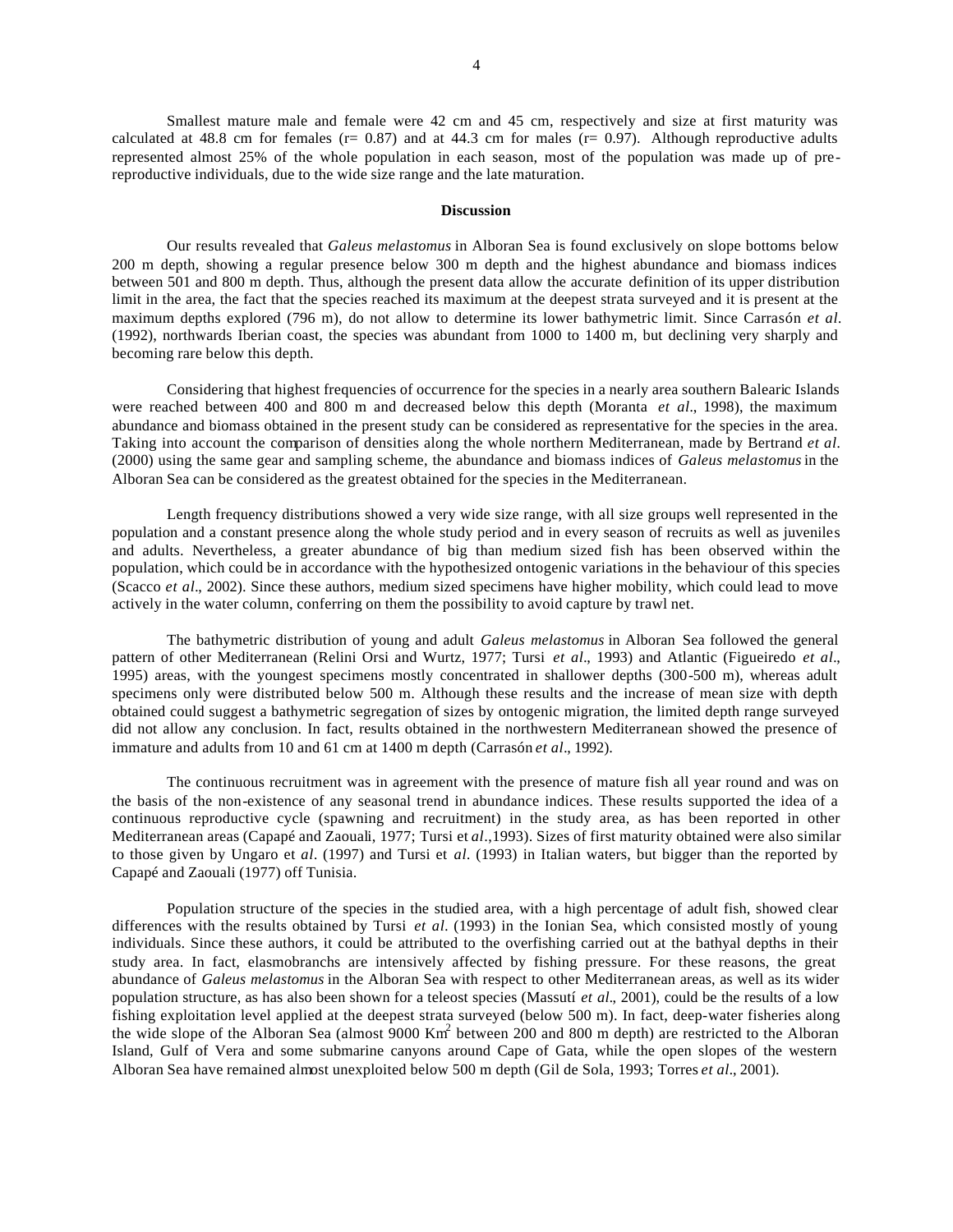#### **Acknowledgements**

The authors are most grateful to all the participants in the MEDITS and MERSEL cruises, as well as to the crew of R/V "Cornide de Saavedra" and "Francisco de Paula Navarro" for their help during the sampling.

#### **References**

- BERTRAND, J.A., L. GIL DE SOLA, C. PAPACONSTANTINOU, G. RELINI, and A. SOUPLET. 1998b. An international bottom trawl survey in the Mediterranean: the MEDITS programme. *IFREMER Actes de Colloques*, **26**: 76-93.
- BERTRAND, J., L. GIL DE SOLA, C. PAPACONSTANTINOU, G. RELINI and A. SOUPLET. 2000. Contribution on the distribution of elasmobranchs in the Mediterranean (from the Medits surveys). *Bio. Mar. Medit*., **7**: 1-15.
- BOZZANO, A., R. MURGIA, S. VALLERGA , J. HIRANO, and S. ARCHER. 2001. The photoreceptor system in the retinae of two dogfishes, *Scyliorhinus canicula* and *Galeus melastomus*: possible relationship with depth distribution and predatory lifestyle. *J. Fish Biol.*, 59: 1258-1278.
- CAPAPÉ, C. and J. ZAOUALI. 1976. Contribution à la biologie des Scyliorhinidae des côtes tunisiennes V. *Galeus melastomus* Rafinesque, 1810. Régime alimentaire. *Archs Inst.Pasteur Tunis*, **53**: 281-291.
- CAPAPÉ, C. and J. ZAOUALI. 1977. Contribution a la biologie des Scyliorhinidae des côtes tunisiennes. VI: Galeus melastomus Rafinesque, 1810. Répartition géographique et bathymétrique, sexualité, reproduction, fécondité. *Cah. Biol. Mar.*, **18**: 449-463.
- CARRASÓN, M., C. STEFANESCU and J. CARTES. 1992. Diets and bathymetric distributions of two bathyal sharks of the Catalan Sea (western Mediterranean). *Mar. Ecol. Prog. Ser*., **82**: 21-30.
- FIGUEIREDO, I., M.J. FIGUEIREDO, and O. MOURA. 1995. Distribution, abundance and size composition of Blackmouth catshark (*Galeus melastomus*) and Small spotted dogfish (*Scyliorhinus canicula*) on the slope of the Portuguese south and southern West coasts. *International Council for the Exploration of the Sea (CM Papers and Reports)*, CM1995/G:9, 38 pp.
- GIL DE SOLA, L. 1993. Las pesquerías del mar de Alborán (Surmediterráneo ibérico). Evolución en los últimos decenios. *Inf. Téc. Inst. Esp. Oceanogr.*, **142**: 1-179.
- GIL DE SOLA, L. 1994. Ictiofauna demersal de la plataforma continental del mar de Alborán (Mediterráneo suroccidental ibérico). *Bol. Inst. Esp. Oceanogr.*, **10**: 63-79.
- MACPHERSON, E. 2001. Régime alimentaire de *Galeus melastomus* Rafinesque, 1810 *Etmopterus spinax* (L., 1758) et *Scymnorhinus licha* (Bonaterre, 1788) en Méditerranée occidentale. *Vie et Milieu*, **30**: 139-148.
- MASSUTÍ, E., J. MORANTA, L. GIL DE SOLA, B. MORALES-NIN, and L. PRATS. 2001. Distribution and population structure of the rockfish *Helicolenus dactylopterus* (Pisces: Scorpaenidae) in the western Mediterranean. *J. Mar. Biol. Ass. U.K.*, **81**: 129-141.
- MORANTA, J., C. STEFANESCU, E. MASSUTÍ, B. MORALES-NIN, and D. LLORIS. 1998. Fish community structure and depth-related trends on the continental slope of the Balearic Islands (Algerian basin, western Mediterranean). *Mar. Ecol. Prog. Ser.*, **171**: 247-259.
- RELINI ORSI, L. and M. WURTZ. 1975. Ossevazioni sulla alimentazione di *Galeus melastomus* dei fondi batiali liguri. *Quad. Lab. Tecnol. Pesca*, **2**: 17-36.
- RELINI ORSI, L. and M. WURTZ. 1977. Patterns and overlap in the feeding of two selachians of bathyal fishing grounds in the Ligurian sea. *Rapp. Comm. int. Mer Médit.*, **24**: 89-93.
- RELINI, G., J.A. BERTRAND, and A. ZAMBONI. Eds. 1999. Synthesis of the knowledge on bottom fishery resources in Central Mediterranean (Italy and Corsica). *Biol. Mar. Medit.*, 6 (suppl. 1): 94-98.
- SARTOR, P. and S. DE RANIERI. 1995. *Hetrotruthis dispar* (Rupell, 1844) (Cephalopoda, Sepiolidae) nella dieta di due selaci batiali nel mar Tirreno settentrionale. *Biol. Mar. Medit*., **2**: 517-518.
- SCACCO, U., G. LA MESA, M. DALU, and M. VACCHI. 2002. Changes of swimming ability with length in a small benthic elasmobranch, *Galeus melastomus*: a work hipotesis. *Proc. 4th Europ. Elasm. Assoc. Meet., Livorno (Italy), 2000 Vacchi M., La Mesa G., Serena F & B. Séret, eds. ICRAM, ARPAT & SFI*, 2002: 127- 134.
- STEFANESCU, C., D. LLORIS, and J. RUCABADO. 1992. Deep-living demersal fishing fishes in the Catalan Sea (western Mediterranean) below a depth of 1000 m. *J. Nat. Hist.*, **26**: 197-213.
- TORRES, P., M. GONZÁLEZ, J. REY, L. GIL DE SOLA, J. ACOSTA and A. RAMOS-SEGURA 2001. Rose shrimp fishery associated fauna in not exploited grounds on the Alboran Sea slope (western Mediterranean). *Rapp. Comm. int. Mer Médit*., **36**: 330.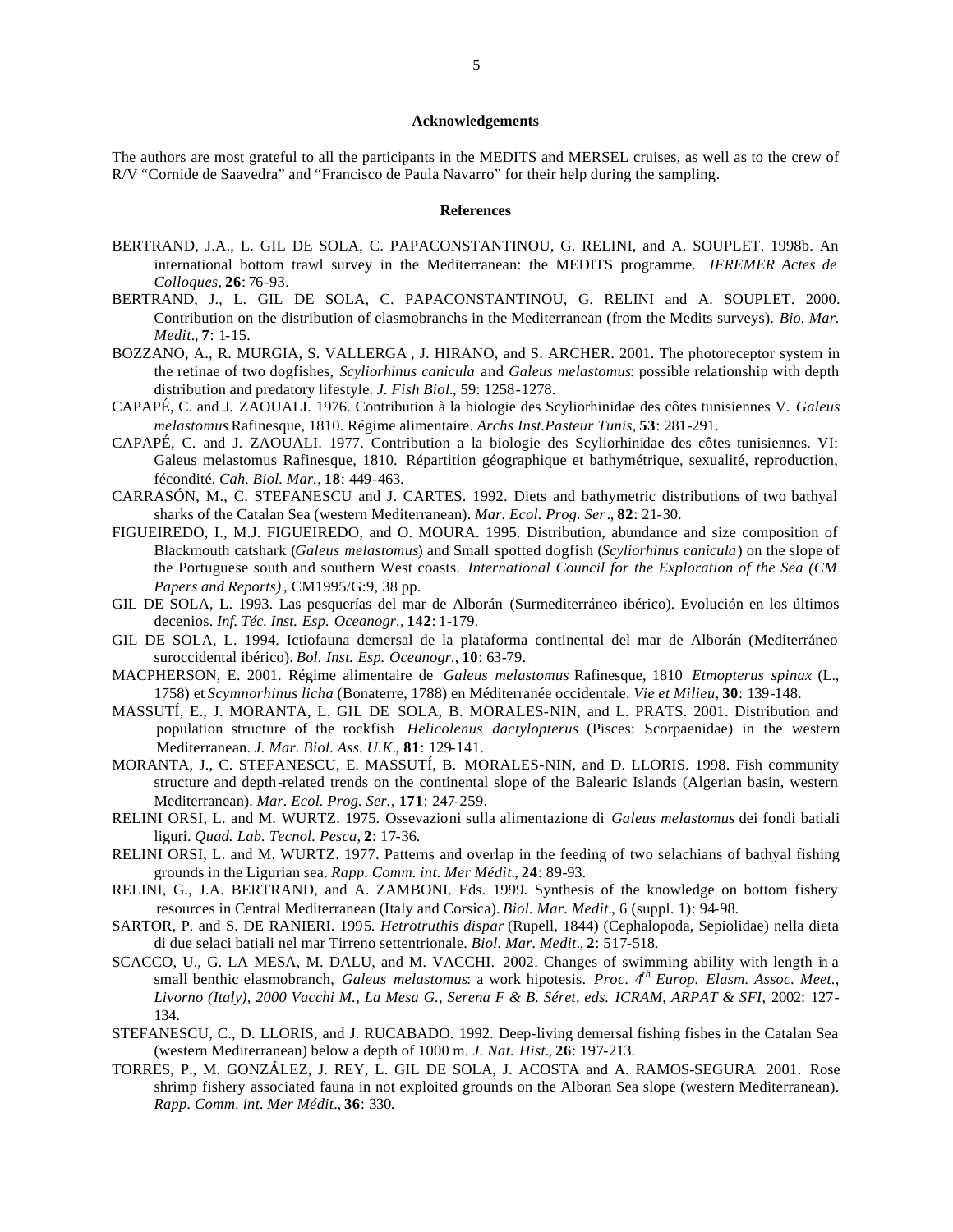- TURSI, A., G. D'ONGHIA, A. MATARRESE and G. PISCITELLI. 1993. Observations on populations biology of the Blackmouth catshark *Galeus melastomus* (Chondrichtyes, Scyliorhinidae) in the Ionian Sea. *Cybium*, **17**: 187-196.
- UNGARO, N., G. MARANO and E. MUSCI. 1997. Aspetti relativi alla riproduzione di selaci demersali nel bacino Adriatico Sud-Occidentale. *Biol. Mar. Medit*., **4**: 567-570.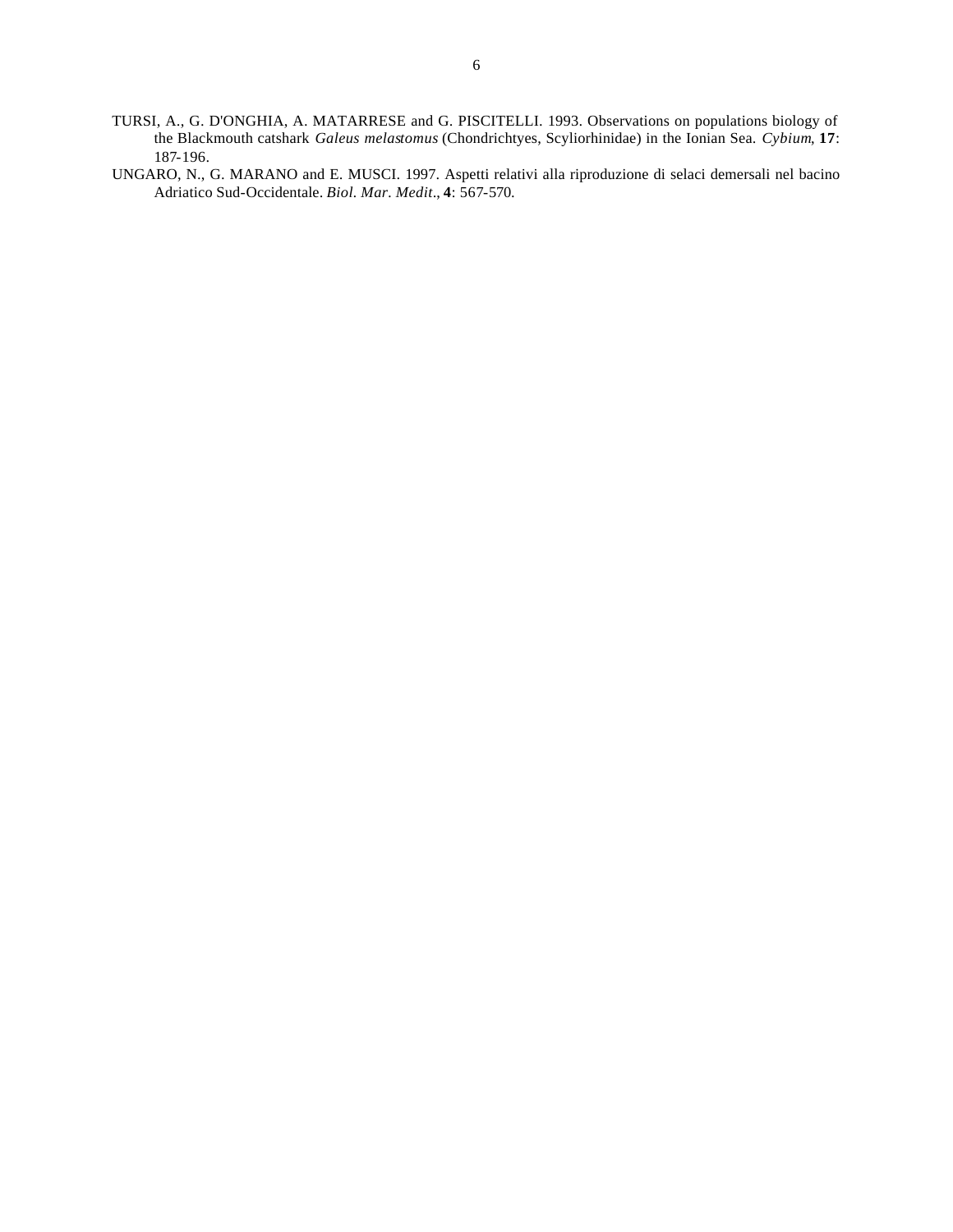| Surveys     | Date               | Depth $(m)$ | Hauls |        | Catch data   | Length   | Biological |
|-------------|--------------------|-------------|-------|--------|--------------|----------|------------|
|             |                    |             |       | Number | Weight $(g)$ | sampling | Sampling   |
| MEDITS0694  | 28/05-14/06/94     | 41-786      | 25    | 882    | 177232       | 522      |            |
| MEDITS0595  | 22/04-21/05/95     | 47-771      | 27    | 2281   | 430759       | 520      |            |
| MEDITS0596  | 02/05-26/05/96     | 44-776      | 33    | 4047   | 609791       | 689      |            |
| MEDIT S0597 | 10/05-03/06/97     | 46-728      | 33    | 4467   | 680460       | 1656     |            |
| MEDITS0598  | $04/05 - 14/05/98$ | 47-707      | 32    | 2818   | 405115       | 610      |            |
| MEDITS0599  | $04/05/-13/05/99$  | 46-790      | 39    | 1918   | 372328       | 592      |            |
| MEDITS0600  | 22/05-01/06/99     | 45-776      | 38    | 2082   | 410377       | 641      |            |
| MEDITS0501  | 12-22/05/01        | 44-796      | 38    | 1792   | 467309       | 897      | 610        |
| MERSEL0801  | 01-17/08/01        | 40-790      | 44    | 2417   | 156712       | 733      | 139        |
| MERSEL1001  | 14/10-03/11/01     | 44-704      | 45    | 946    | 231021       | 426      | 209        |
| MERSEL0302  | $05 - 20/03/02$    | 46-724      | 40    | 1014   | 169542       | 450      | 128        |
| MEDITS0502  | 11-22/05/02        | 43-760      | 44    | 1319   | 369029       | 1117     | 611        |
| Total       |                    | 40-796      | 438   | 25983  | 4479675      | 8853     | 1697       |

Table 1. Sampling cruises (date, depth range and number of hauls) developed in the Alboran Sea (south-western Mediterranean) and sampling collections (catch data, specimens measured and biological sampling) of *Galeus melastomus* analysed in this study.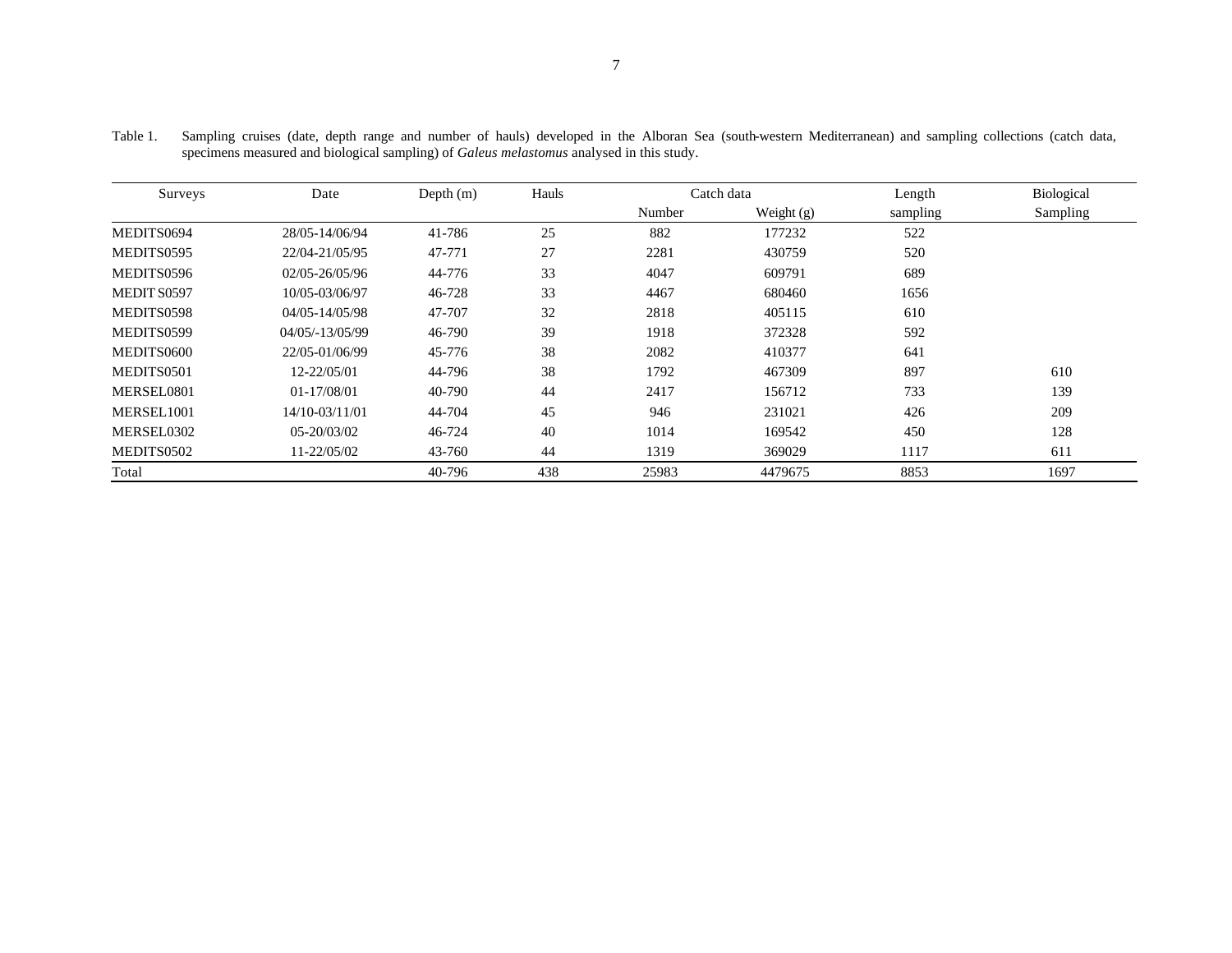

Fig. 1. Location of the studied area (Alboran Sea, north-western Mediterranean), showing the trawl stations surveyed and the 200, 500 and 1000 m isobaths.



Fig. 2. Historical data series of standardised mean abundance (Fish/h) and biomass (kg/h), obtained by depth-strata in which *Galeus melastomus* was captured from spring MEDITS surveys in Alboran Sea. The confidence intervals at 95% are shown.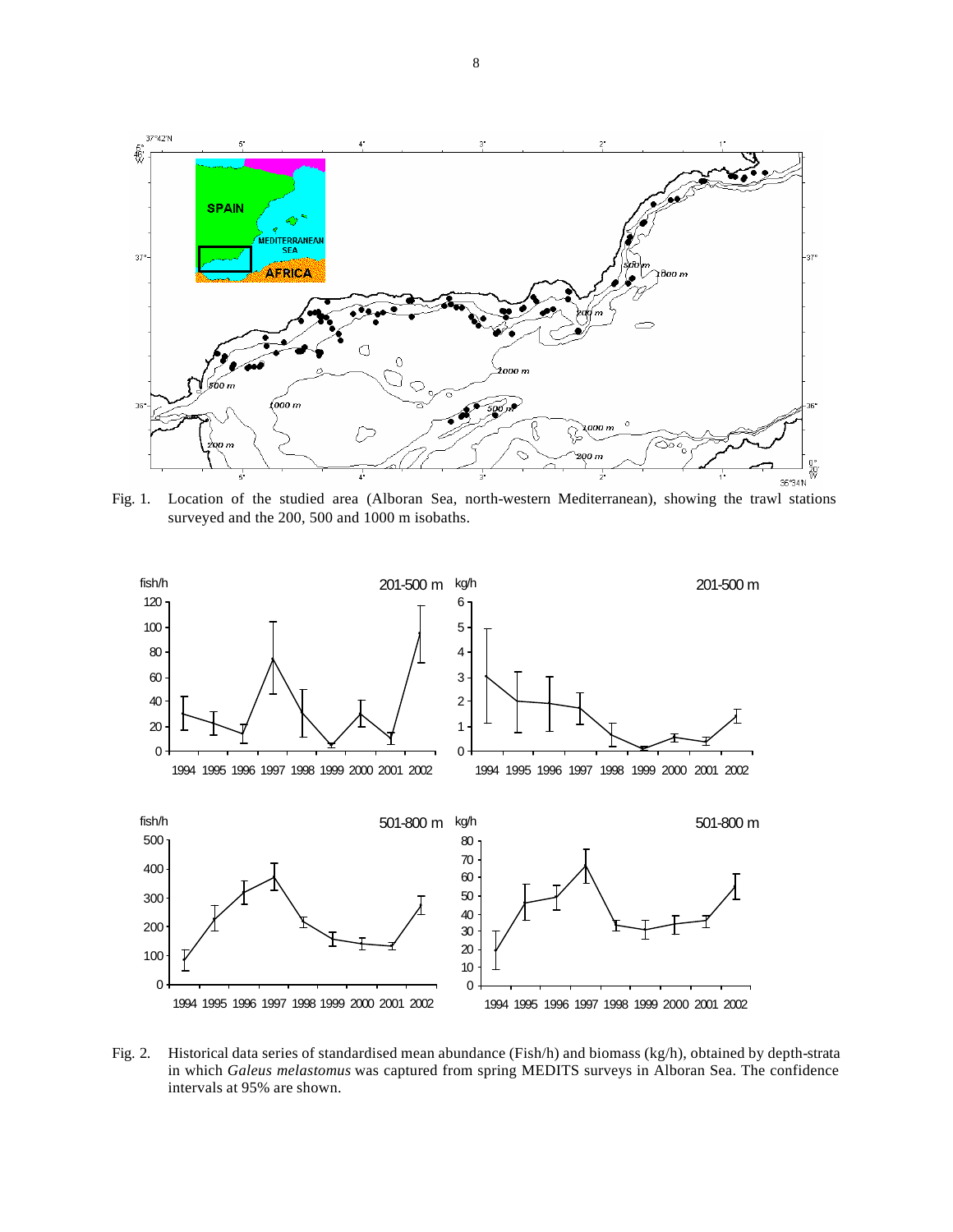

Fig. 3. Seasonal standardised mean abundance (fish/h) and biomass (kg/h) of *Galeus melastomus*, calculated from MEDITS (spring 2001 and 2002) and MERSEL (summer and autumn 2001 and winter 2002) surveys for the whole surveyed area in Alboran Sea. The confidence intervals at 95% are shown.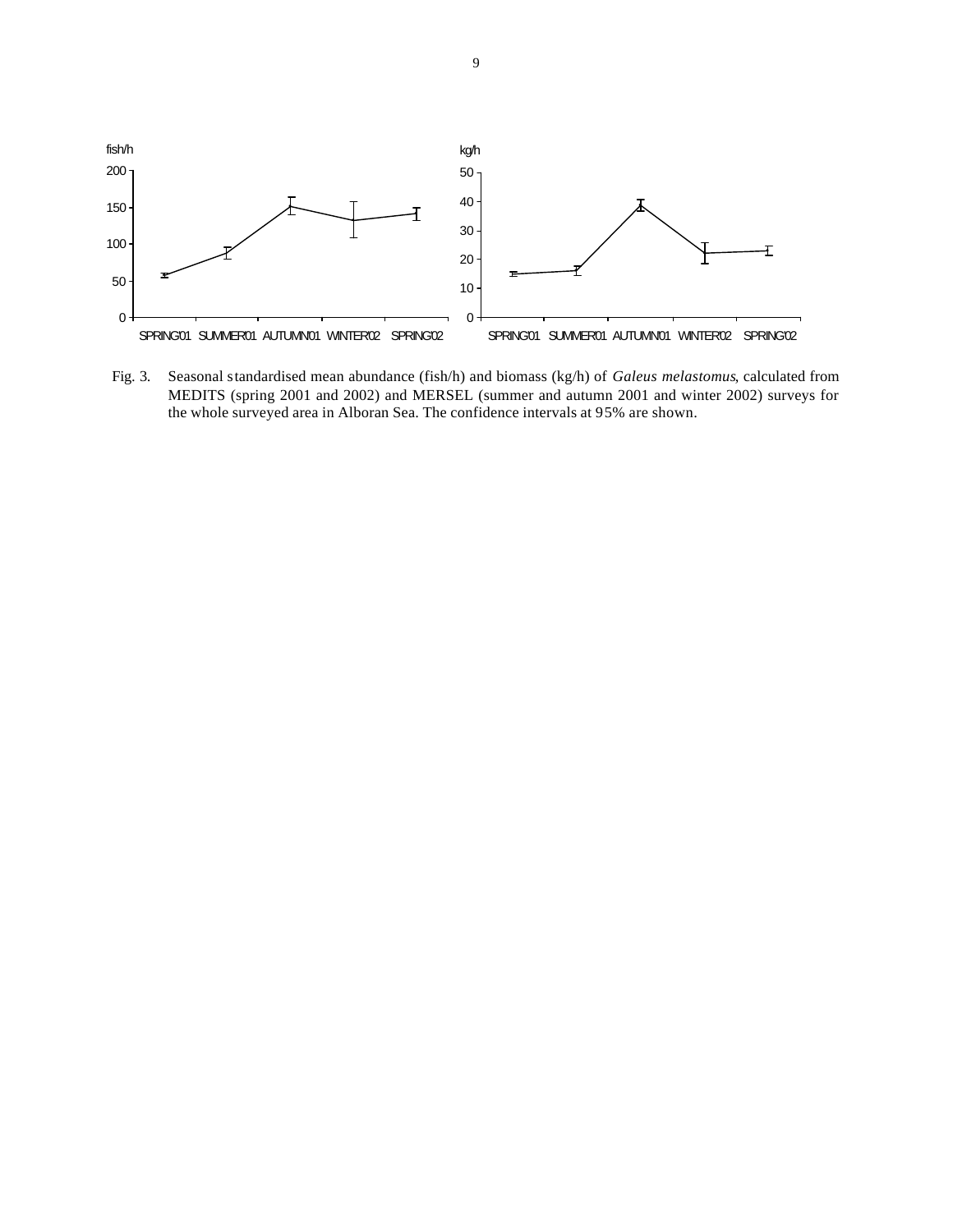

Fig. 4. Length frequency distribution (TL: total length; n: number of specimens measured) by sex (white bars for females and black bars for males) of *Galeus melastomus*, obtained for the whole surveyed area in Alboran Sea during spring MEDITS surveys from 1994 to 2002.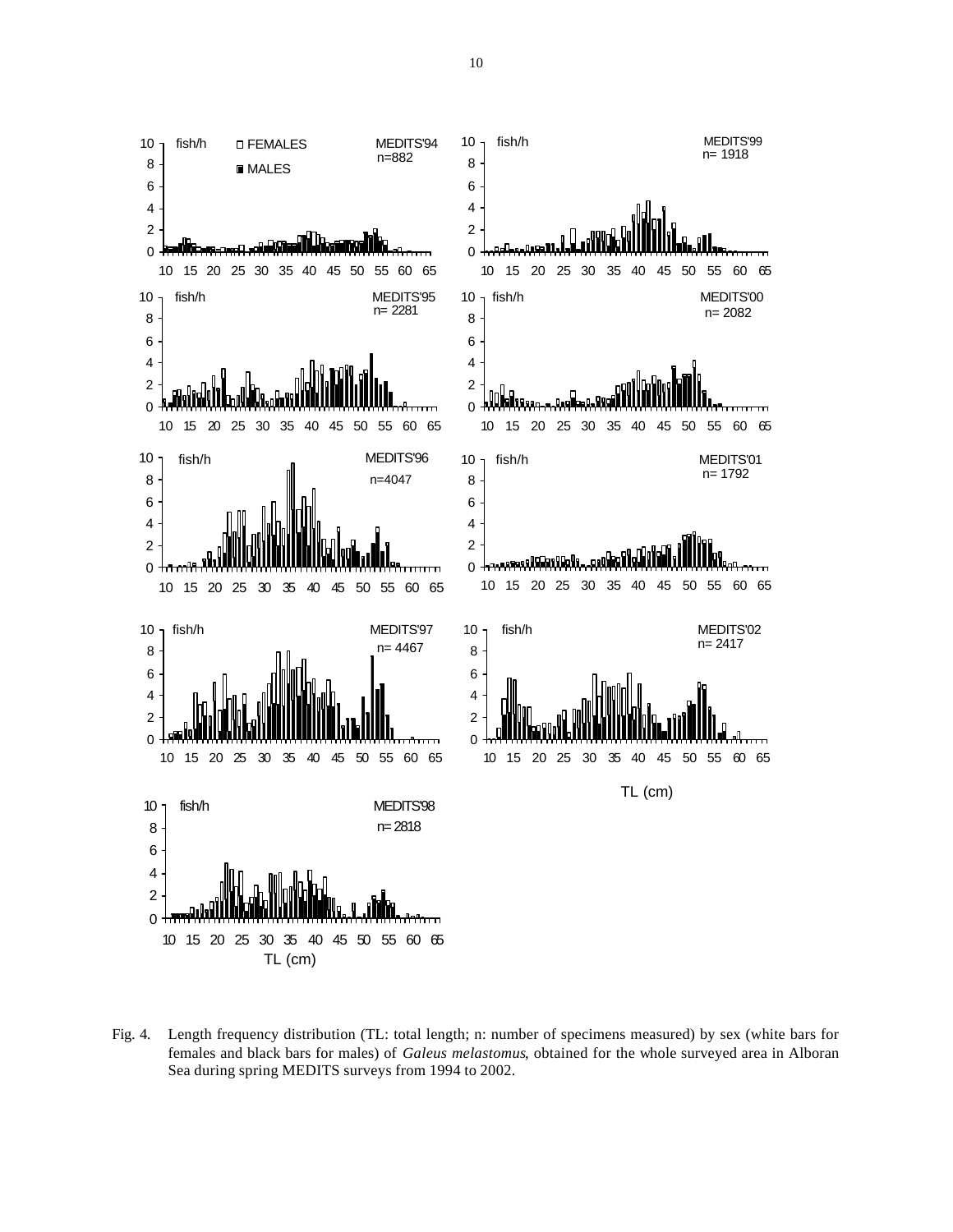

Fig. 5. Seasonal length distribution (TL: total length; n= number of specimens measured) by sex (white bars for females and black bars for males) and depth-strata of *Galeus melastomus*, obtained in Alboran Sea during MEDITS (spring 2001 and 2002) and MERSEL (summer and autumn 2001 and winter 2002) surveys.